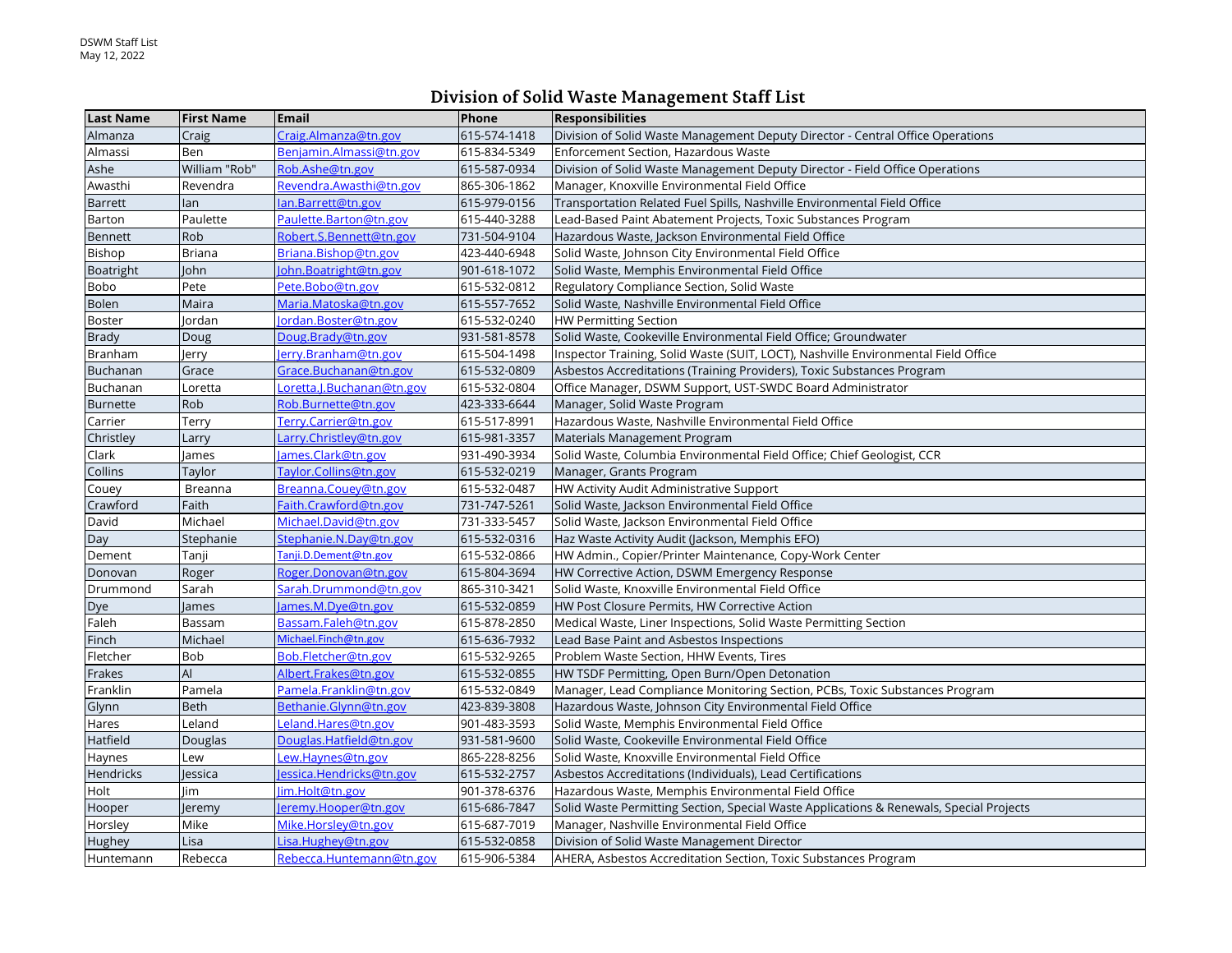| <b>Last Name</b> | First Name     | Email                      | Phone        | <b>Responsibilities</b>                                                                       |
|------------------|----------------|----------------------------|--------------|-----------------------------------------------------------------------------------------------|
| <b>Hutchings</b> | Lisa           | Lisa.Hutchings@tn.gov      | 931-272-4021 | Hazardous Waste, Cookeville Environmental Field Office                                        |
| Inmon            | Rhonda         | Rhonda.Inmon@tn.gov        | 615-253-9940 | Haz Waste Activity Audit (Nashville EFO)                                                      |
| leter            | Clift          | Clifton.Jeter@tn.gov       | 731-223-0005 | Manager, Jackson Environmental Field Office                                                   |
| Jones-LeGros     | Tara           | Tara.Jones-LeGros@tn.gov   | 615-837-5350 | Regulatory Compliance Section, HW Interpretations, HW Enforcement                             |
| Jordan           | Mark           | Mark.A.Jordan@tn.gov       | 615-532-0675 | Enforcement Section, Solid & Hazardous Waste                                                  |
| Katcher          | Amy            | Amy.Katcher@tn.gov         | 423-377-3373 | TDEC Program Administrator 1, Communications Officer                                          |
| Kitchen          | Tal            | Tal.Kitchen@tn.gov         | 423-438-7325 | Solid Waste, Chattanooga Environmental Field Office                                           |
| Lagan            | Christopher    | Christopher.Lagan@tn.gov   | 615-532-0883 | Manager, Enforcement Program                                                                  |
| Lamb             | Chris          | Chris.Lamb@tn.gov          | 423-794-7119 | Manager, Johnson City Environmental Field Office                                              |
| Lytle            | <b>Nick</b>    | Nickolaus.Lytle@tn.gov     | 615-854-4581 | Manager, Solid Waste Permitting Section / Program Development: GIS, WasteBin                  |
| Majors           | AI             | Al.Majors@tn.gov           | 615-454-1491 | Hazardous Waste, Nashville Environmental Field Office                                         |
| Manuel           | Jackie         | ackie.Manuel@tn.gov        | 615-532-9291 | Manager, Asbestos & Lead Accreditation Sections, EBLL, AHERA, Toxic Substances                |
| Marston          | <b>Bart</b>    | Bart.Marston@tn.gov        | 931-250-6022 | Hazardous Waste, Columbia Environmental Field Office                                          |
| Martin           | Emily          | Emily.Martin@tn.gov        | 615-532-0780 | Front Desk, Director's Office (Support)                                                       |
| May              | Keith          | Keith.May@tn.gov           | 423-735-9223 | Landfill Gas, SME on Landfill Construction and Operations, Solid Waste, Chattanooga           |
| McCann           | Harry          | Harry.McCann@tn.gov        | 423-293-8049 | Manager, Chattanooga Environmental Field Office                                               |
| McClellan        | lennifer       | ennifer.L.McClellan@tn.gov | 615-532-0827 | <b>HW TSDF Permitting</b>                                                                     |
| McHayle          | Cavene         | Cavene.McHayle@tn.gov      | 615-982-0989 | TDEC Program Administrator 1, Financial, Grants, Administration                               |
| McKee            | Dustin         | Dustin.McKee@tn.gov        | 931-698-2635 | Solid Waste, Columbia Environmental Field Office                                              |
| Miller           | Ryan           | Ryan.Miller@tn.gov         | 865-803-1531 | Solid Waste, Knoxville Environmental Field Office                                             |
| Miracle          | Michael        | Michael.Miracle@tn.gov     | 615-532-4967 | Records Mgmt: Central Files, eTDEC Forms, Printed Materials                                   |
| Mokha            | Dilraj         | Dilraj.Mokha@tn.gov        | 615-532-0821 | <b>HW TSDF Permitting</b>                                                                     |
| Moore            | Donald         | Donald.Moore@tn.gov        | 423-735-9204 | Solid Waste, Chattanooga Environmental Field Office                                           |
| Morgan           | Caitlin        | Caitlin.Morgan@tn.gov      | 615-532-0815 | Haz Waste Activity Audit (Chattanooga, Columbia EFO)                                          |
| Mulvaney         | Donovin        | Donovin.Mulvaney@tn.gov    | 931-698-0495 | Hazardous Waste, Columbia Environmental Field Office                                          |
| Munday           | Cody           | Cody.Munday@tn.gov         | 931-337-5219 | Hazardous Waste, Cookeville Environmental Field Office                                        |
| Nelson           | Caleb          | Caleb.Nelson@tn.gov        | 931-490-3935 | Geologist and Coal Combustion, CCR, Columbia Environmental Field Office                       |
| Okoreeh-Baah     | lackie         | ackie. Okoreeh-Baah@tn.gov | 615-532-0825 | HW Combustion, HW Regulatory Development                                                      |
| Perez            | Christina      | Christina.Perez@tn.gov     | 901-425-6183 | Hazardous Waste, Memphis Environmental Field Office                                           |
| Peveler          | Mike           | Mike.Peveler@tn.gov        | 615-532-0834 | <b>Regulatory Compliance</b>                                                                  |
| Philpot          | Beverly        | Beverly.Philpot@tn.gov     | 615-795-1188 | Manager, Hazardous Waste Management Program                                                   |
| Pleiman          | Paul           | Paul.Pleiman@tn.gov        | 615-829-3698 | Solid Waste, Nashville Environmental Field Office                                             |
| Plont            | Paula          | Paula.Plont@tn.gov         | 865-304-3314 | Solid Waste, Knoxville Environmental Field Office                                             |
| Poston           | Rebekah        | Rebekah.Poston@tn.gov      | 615-552-8002 | <b>Training Programs Support</b>                                                              |
| Putnam           | Joe            | oe.Putnam@tn.gov           | 615-532-0882 | Regulatory Compliance Section, HW Interpretations, HW Variances                               |
| Rives            | <b>Brianna</b> | Brianna.Rives@tn.gov       | 615-308-0104 | SW Permitting Section, Special Waste Applications & Renewals                                  |
| Roop             | Daniel         | Daniel.Roop@tn.gov         | 615-478-3904 | Solid Waste, Nashville Environmental Field Office                                             |
| Rudd             | Pam            | Pamela.Rudd@tn.gov         | 865-804-2277 | Hazardous Waste, Knoxville Environmental Field Office                                         |
| Schafer          | Gary           | Gary.Schafer@tn.gov        | 423-619-0451 | Hazardous Waste, Chattanooga Environmental Field Office                                       |
| Schroll          | lennifer       | ennifer.Schroll@tn.gov     | 423-470-8076 | Solid Waste, Chattanooga Environmental Field Office                                           |
| Sexton           | Ashley         | Ashley.Sexton@tn.gov       | 615-532-7704 | Haz Waste Activity Audit (COOK & JCITY EFO) Transporters & Transfer Facilities                |
| Simpson          | Jason          | ason.Simpson@tn.gov        | 901-426-3386 | Hazardous Waste, Memphis Environmental Field Office                                           |
| Smith            | Craig          | Craig.Smith@tn.gov         | 865-722-0025 | Hazardous Waste, Knoxville Environmental Field Office                                         |
| Smith            | Kayse          | Kayse.Smith@tn.gov         | 615-532-0963 | Procurement Officer, Equipment Inventory & Surplus, Public Participation, Website, HR Back-Up |
| Smith            | Robbyn         | Robbyn.Smith@tn.gov        | 615-532-6877 | Lead-Based Paint Certification                                                                |